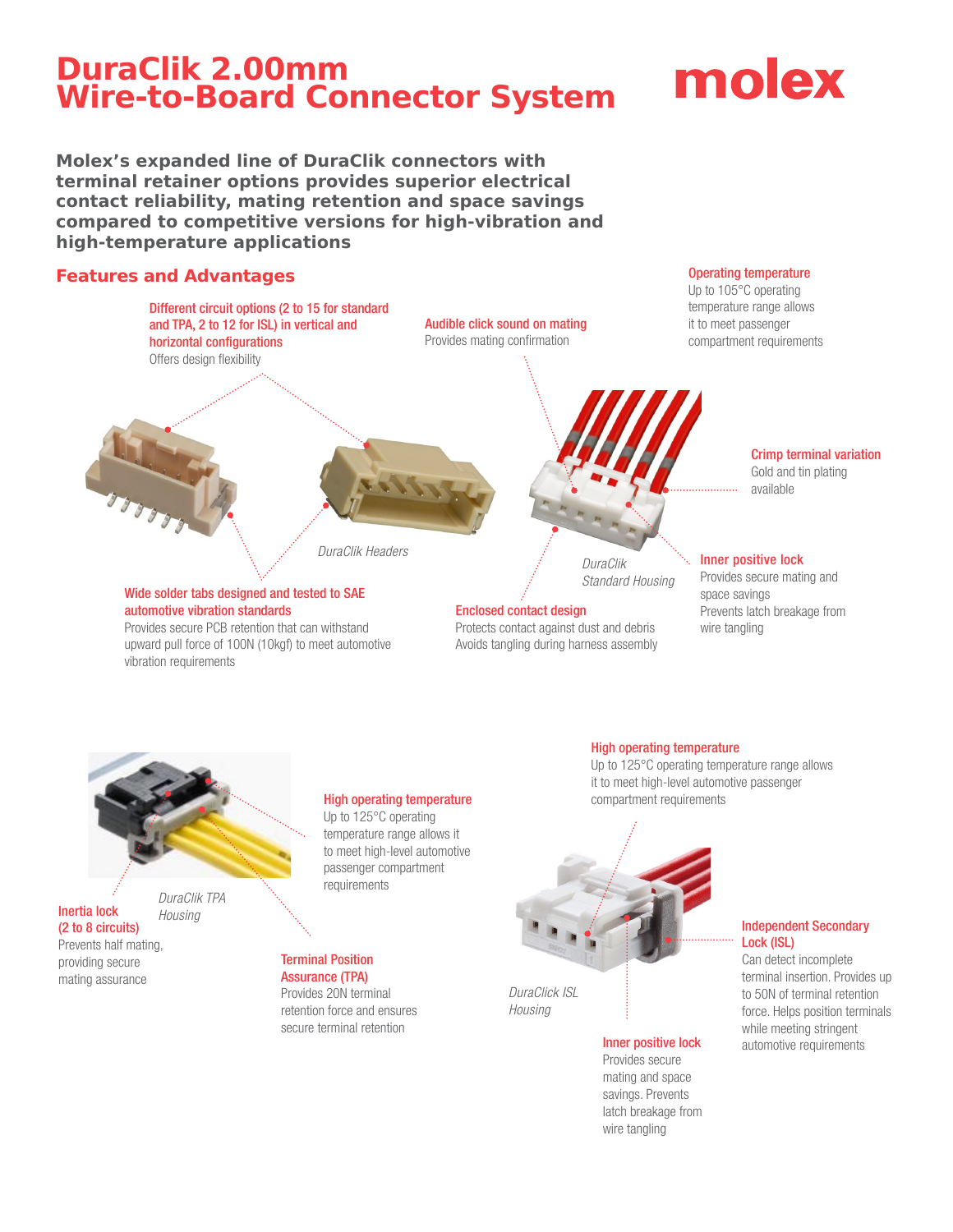# molex

## **Applications**

### Automotive

### Commercial Vehicle

**Gearshift** Steering switch Meter system Door module Car navigation system Inner rear-view mirror Headlight Seat adjuster Rear combination lamp Battery Management System (BMS) Inverter fastener component

**Tractor** Crane Industrial machinery Telematics module Head-up display Consumer LED lighting IH cooking heater







LED lighting Contract Contract Gear shift Telematics module

### **Specifications**

### REFERENCE INFORMATION

Packaging: Header – Embossed tape Housing, Retainer – Bag Terminal – Reel Designed In: Millimeters RoHS: Yes Low Halogen: Yes

### **ELECTRICAL**

Voltage (max.): 125V Current (max.): 3.0A Contact Resistance (max.): 10 milliohms Dielectric Withstanding Voltage: 500V AC Insulation Resistance (min.): 1000 Megohms

### **MECHANICAL**

Contact Retention to Housing: Standard Version – 9.8N TPA Version – 20N ISL Version – 50N

### PHYSICAL

Housing: Standard and ISL: PBT, TPA: PA Retainer: PBT Header Housing: Polyamide Header Terminal: Copper Alloy Terminal Contact: Phosphor Bronze Plating: Contact Area — Tin or Gold Solder Tail Area — Tin Underplating — Nickel Operating Temperature: -40 to +105°C (Standard) - 40 to  $+125^{\circ}$ C (ISL and TPA)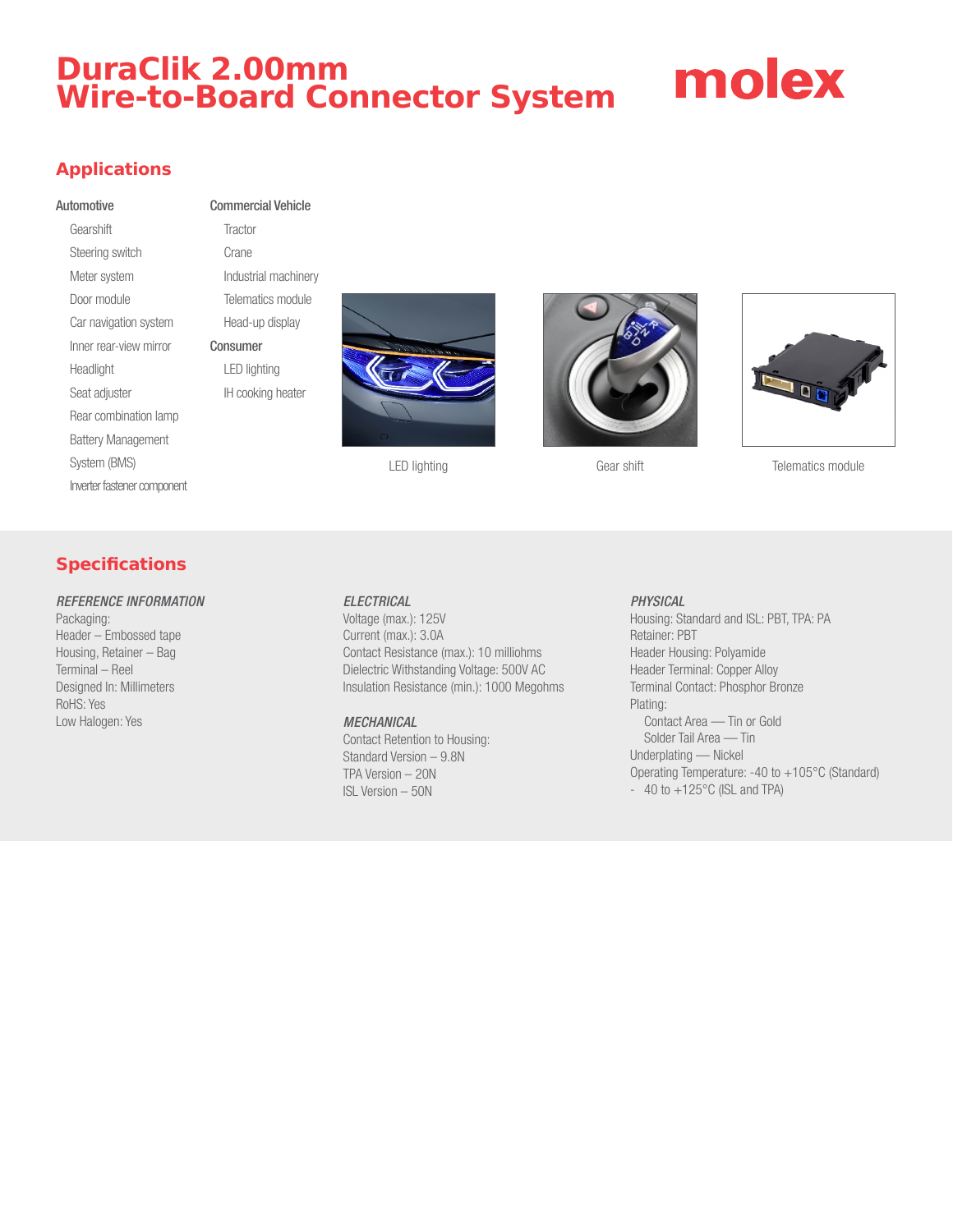# molex

### **Ordering Information**

### DuraClik Standard

| <b>Housing Natural</b> | Housing, Black | <b>Terminal</b>                                                                                                 | <b>Circuit</b> |
|------------------------|----------------|-----------------------------------------------------------------------------------------------------------------|----------------|
| 502351-0200            | 502351-0201    |                                                                                                                 | $\overline{2}$ |
| 502351-0300            | 502351-0301    |                                                                                                                 | 3              |
| 502351-0400            | 502351-0401    |                                                                                                                 | $\overline{4}$ |
| 502351-0500            | 502351-0501    |                                                                                                                 | 5              |
| 502351-0600            | 502351-0601    | 50212-8000<br><b>Tin Plating</b>                                                                                | 6              |
| 502351-0700            | 502351-0701    | 24 to 30 AWG<br>560085-0101<br><b>Tin Plating</b><br>22 to 26 AWG<br>56161-8081<br>Gold Plating<br>22 to 26 AWG | 7              |
| 502351-0800            | 502351-0801    |                                                                                                                 | 8              |
| 502351-0900            |                |                                                                                                                 | 9              |
| 502351-1000            |                |                                                                                                                 | 10             |
| 502351-1100            |                |                                                                                                                 | 11             |
| 502351-1200            |                |                                                                                                                 | 12             |
| 502351-1300            |                |                                                                                                                 | 13             |
| 502351-1400            |                |                                                                                                                 | 14             |
| 502351-1500            |                |                                                                                                                 | 15             |

| Retainer, Gray | Housing, Black | Housing, White | <b>Terminal</b>                   | <b>Circuit</b> |
|----------------|----------------|----------------|-----------------------------------|----------------|
| 505152-0200    | 505151-0200    | 505151-0201    |                                   | $\overline{2}$ |
| 505152-0300    | 505151-0300    | 505151-0301    |                                   | 3              |
| 505152-0400    | 505151-0400    | 505151-0401    |                                   | 4              |
| 505152-0500    | 505151-0500    | 505151-0501    |                                   | 5              |
| 505152-0600    | 505151-0600    | 505151-0601    |                                   | 6              |
| 505152-0700    | 505151-0700    | 505151-0701    | 505153-8000<br><b>Tin Plating</b> | 7              |
| 505152-0800    | 505151-0800    | 505151-0801    | 22, 24 AWG                        | 8              |
| 505152-0900    | 505151-0900    | 505151-0901    | 505487-8000                       | 9              |
| 505152-1000    | 505151-1000    | 505151-1001    | Gold Plating<br>22, 24 AWG        | 10             |
| 505152-1100    | 505151-1100    | 505151-1101    |                                   | 11             |
| 505152-1200    | 505151-1200    | 505151-1201    |                                   | 12             |
| 505152-1300    | 505151-1300    | 505151-1301    |                                   | 13             |
| 505152-1400    | 505151-1400    | 505151-1401    |                                   | 14             |
| 505152-1500    | 505151-1500    | 505151-1501    |                                   | 15             |

### DuraClik ISL

| Retainer, Gray | Retainer, Black | Housing, White | Housing, Black | Housing, Red | Housing, Blue | <b>Terminal</b>                                                                                                                                                                       | <b>Circuit</b> |
|----------------|-----------------|----------------|----------------|--------------|---------------|---------------------------------------------------------------------------------------------------------------------------------------------------------------------------------------|----------------|
| 560125-0200    |                 | 560123-0200    | 560123-0201    | 560123-0202  | 560123-0204   |                                                                                                                                                                                       | 2              |
| 560125-0300    | 560125-0301     | 560123-0300    | 560123-0301    | 560123-0302  | 560123-0304   |                                                                                                                                                                                       | 3              |
| 560125-0400    |                 | 560123-0400    | 560123-0401    | 560123-0402  | 560123-0404   |                                                                                                                                                                                       |                |
| 560125-0500    |                 | 560123-0500    | 560123-0501    |              |               | 560124-0101                                                                                                                                                                           | 5              |
| 560125-0600    | 560125-0601     | 560123-0600    | 560123-0601    | 560123-0602  | 560123-0604   | Tin plating AVSS 0.3mm <sup>2</sup> FLRY-A 0.35mm <sup>2</sup> Mocar150C 0.35mm <sup>2</sup><br>560124-013X Gold plating AVSS 0.3mm <sup>2</sup> FLRY-A 0.35mm <sup>2</sup> Mocar150C | 6              |
| 560125-0800    |                 | 560123-0800    | 560123-0801    | 560123-0802  | 560123-0804   | $0.35$ mm <sup>2</sup>                                                                                                                                                                | 8              |
|                |                 | 560123-0900    |                |              |               |                                                                                                                                                                                       | 9              |
| 560125-1000    |                 | 560123-1000    |                |              |               |                                                                                                                                                                                       | 10             |
| 560125-1200    |                 | 560123-1200    | 560123-1201    |              |               |                                                                                                                                                                                       | 12             |

#### DuraClik TPA